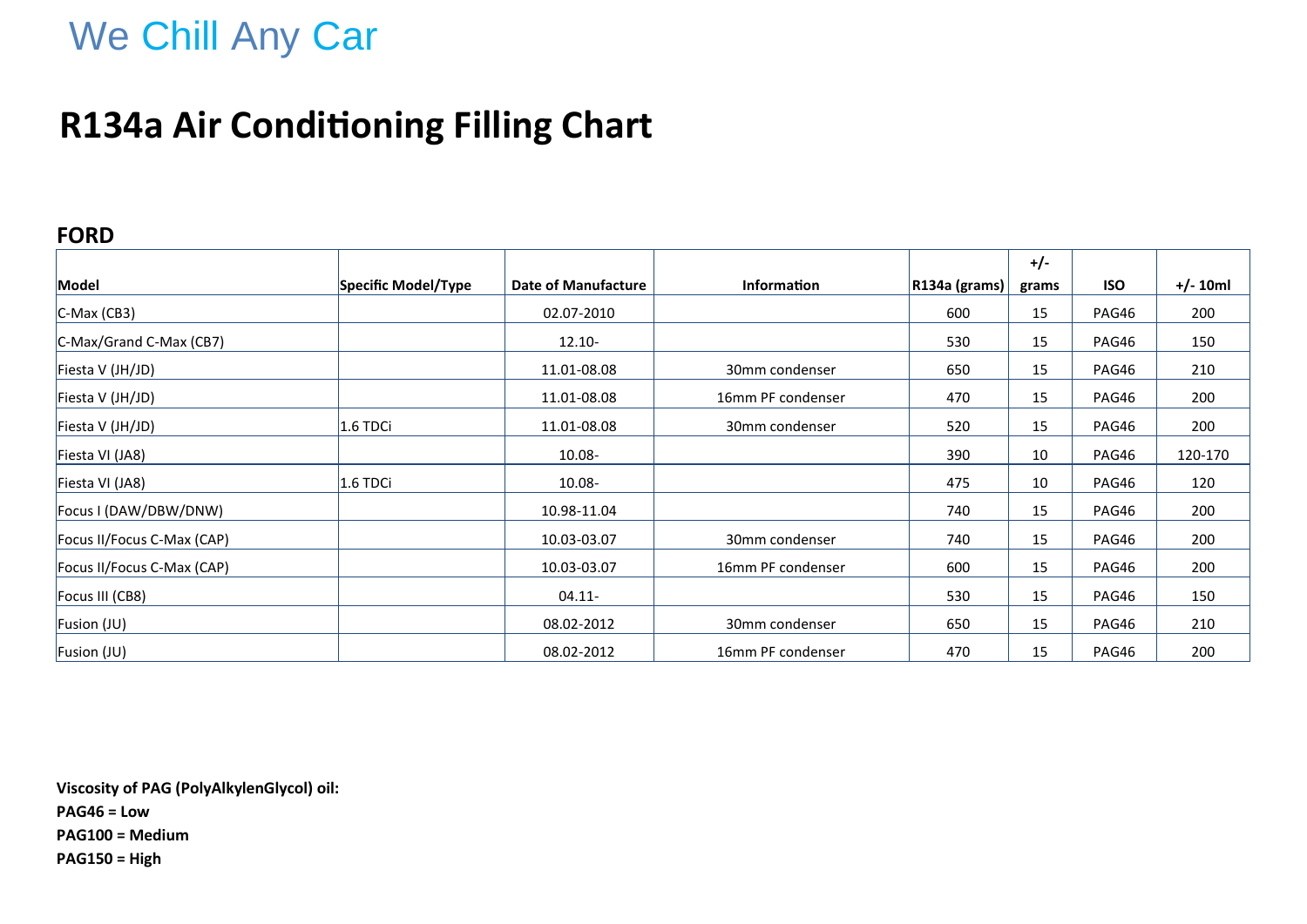## We Chill Any Car

### **R134a Air Conditioning Filling Chart**

#### **FORD**

|                          |                     |                            |                    |               | $+/-$ |            |            |
|--------------------------|---------------------|----------------------------|--------------------|---------------|-------|------------|------------|
| Model                    | Specific Model/Type | <b>Date of Manufacture</b> | <b>Information</b> | R134a (grams) | grams | <b>ISO</b> | $+/- 10ml$ |
| Galaxy (WGR)             | 2.0i/2.3i 16V       | 03.95-05.00                |                    | 950           | 50    | PAG46      | 200        |
| Galaxy (WGR)             | 2.8i VR6/1.9 TDI    | 03.95-05.00                |                    | 950           | 50    | PAG46      | 135        |
| Galaxy (WGR)             |                     | 03.95-05.00                | + Rear evaporator  | 1350          | 50    | PAG46      | 240        |
| Galaxy (WGR)             |                     | 06.00-05.06                |                    | 725           | 25    | PAG46      | 135        |
| Galaxy (WGR)             |                     | 06.00-05.06                | + Rear evaporator  | 1075          | 25    | PAG46      | 240        |
| Galaxy/S-Max (CA1)       |                     | 05.06-                     |                    | 600           | 15    | PAG46      | 200        |
| Galaxy/S-Max (CA1)       |                     | $05.06 -$                  | + Rear evaporator  | 850           | 15    | PAG46      | 250        |
| Ka(RB)                   |                     | 09.96-11.08                |                    | 650           | 15    | PAG46      | 200        |
| Ka (CCU)                 |                     | 10.08-                     |                    | 500           | 40    | PAG46      | 95         |
| Kuga (CBV)               |                     | 03.08-                     |                    | 600           | 15    | PAG46      | 200        |
| Maverick II/III          |                     | 02.01-2007                 | => Mazda Tribute   | 850           | 25    | PAG46      | 265        |
| Mondeo I (BNP/GBP)       |                     | 02.93-08.96                |                    | 740           | 15    | PAG46      | 200        |
| Mondeo II (BAP/BFP/BNP)  |                     | 09.96-11.00                |                    | 740           | 15    | PAG46      | 200        |
| Mondeo III (B4Y/B5Y/BWY) |                     | 11.00-08.07                | 30mm condenser     | 820           | 20    | PAG46      | 200        |
| Mondeo III (B4Y/B5Y/BWY) |                     | 11.00-08.07                | 16mm PF condenser  | 700           | 15    | PAG46      | 200        |
| Mondeo IV (BA7)          |                     | $03.07 -$                  |                    | 540           | 15    | PAG46      | 200        |

**Viscosity of PAG (PolyAlkylenGlycol) oil:**

**PAG46 = Low**

**PAG100 = Medium**

**PAG150 = High**